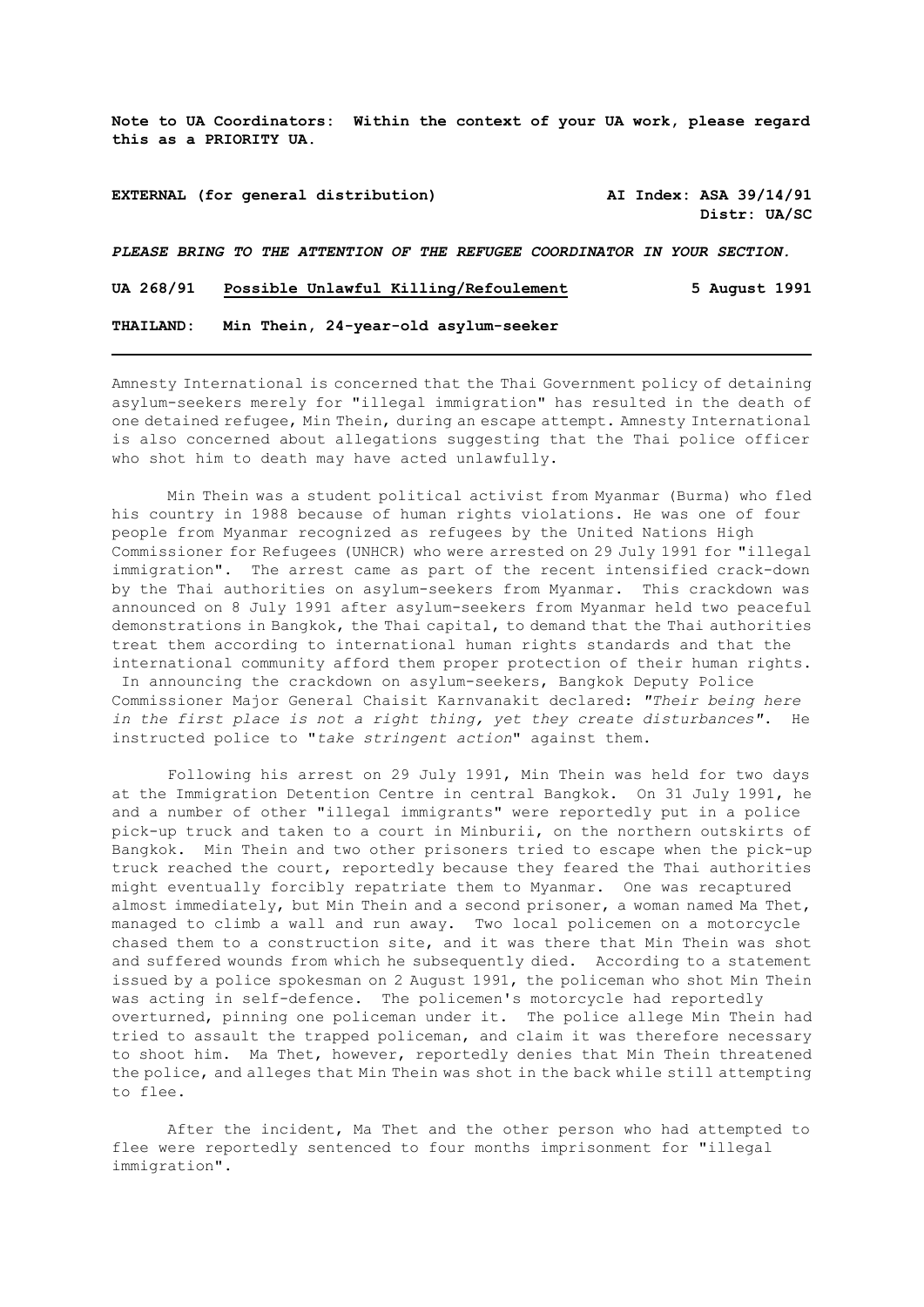Amnesty International is continuing to seek information about the exact circumstances of Min Thein's death in order to establish whether the police acted lawfully in shooting him. In the meantime, the organization believes his tragic death demonstrates the urgent need for the Thai Government to stop acting contrary to international human rights standards in its treatment of asylum-seekers.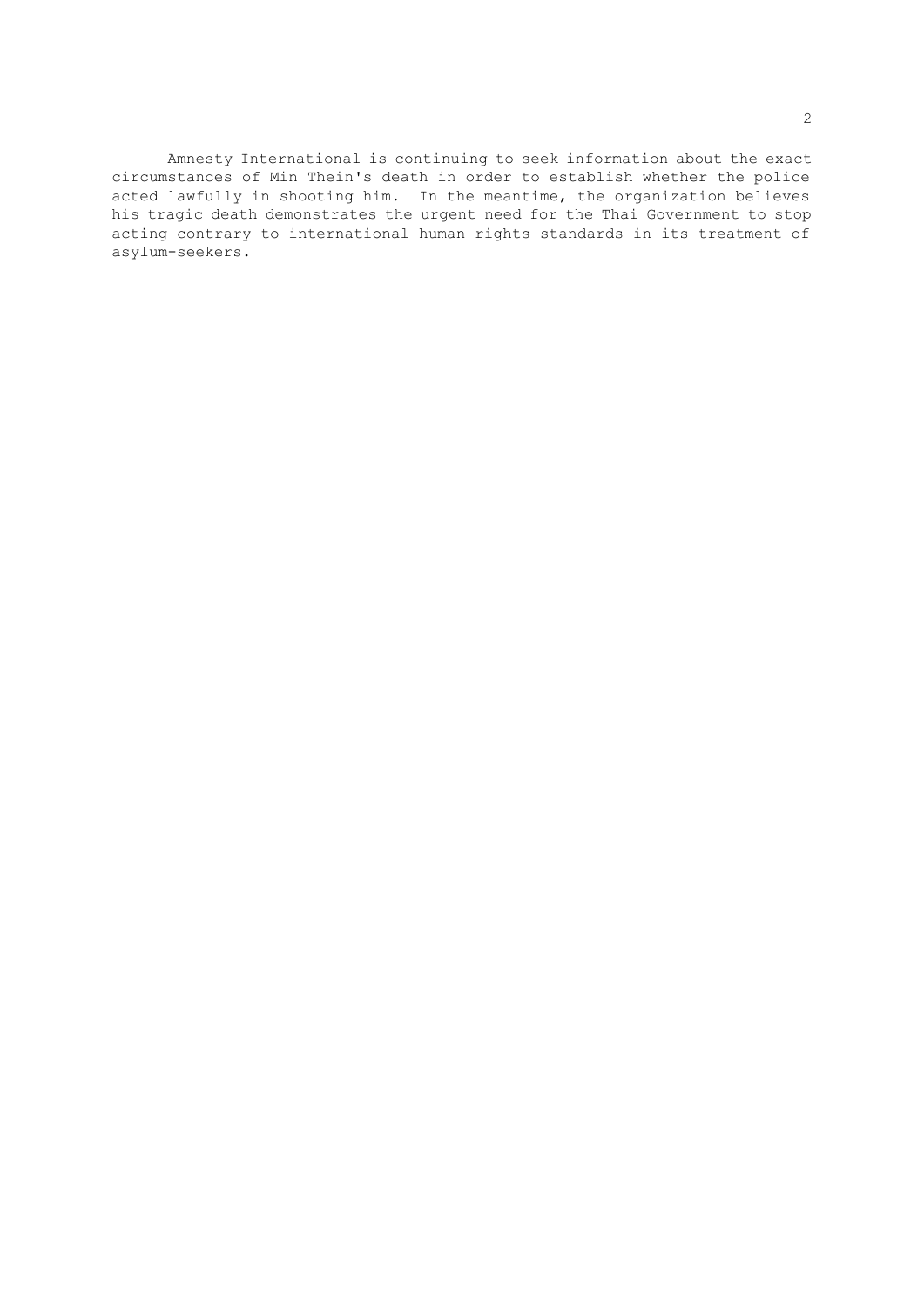## **BACKGROUND INFORMATION**

Myanmar (the official name of the country formerly called Burma) borders Thailand on the west. Since September 1988, thousands of student and other political activists have fled to Thailand to escape large-scale human rights violations by the State Law and Order Restoration Council (SLORC), which took power in a military coup at that time. These human rights violations include the arrest of thousands of people for the non-violent exercise of the rights to freedom of expression and assembly, routine torture of political prisoners, and extrajudicial executions. Amnesty International believes that any such asylum-seeker from Myanmar who is forcibly returned to the country would be at risk of severe human rights violations.

The Thai Government has recently increasingly detained asylum-seekers from Myanmar on the grounds of "illegal immigration". However, international standards dealing with the protection of asylum-seekers make clear that governments have a special responsibility to people who seek their protection. Amnesty International is concerned that the Thai Government's practice of detaining Burmese asylum-seekers is contrary to international standards which state that they should normally not be detained and that, in cases where detention is necessary, it should only be for certain specified reasons, which do not include "illegal immigration".

## **RECOMMENDED ACTION: Telegrams/telexes/faxes and airmail letters:**

- expressing grave concern that the Thai Government policy of detaining asylum-seekers from Myanmar merely for "illegal immigration" has resulted in one detained refugee, Min Thein, being shot to death during an escape attempt; - respectfully pointing out to the Thai Government that according to international human rights standards, "illegal immigration" is not itself a justification for detention of asylum-seekers;

- stating that you are aware that the police say the policeman who shot Min Thein was acting in self-defence, but you are concerned by reports that an eyewitness has contradicted the police version;

- urging that the Government initiate an inquiry by an independent and impartial body into the circumstances of Min Thein's death to establish whether he may have been killed unlawfully;

- urging that if Min Thein was unlawfully killed, any person responsible for his death be brought to justice.

## **APPEALS TO:**

Prime Minister Anand Panyarachun **[Salutation: Dear Prime Minister]** Government House Nakhorn Pathom Road Bangkok 10300, Thailand **Telegrams: Prime Minister Anand Bangkok, Thailand Telexes: 84791 IMFODEP TH**

Gen Itsaraphong Nunphakdii **[Salutation: Dear Minister]** Minister of Interior Ministry of Interior Atsadang Road Bangkok 10200, Thailand

**Telegrams: Interior Minister Itsaraphong Bangkok, Thailand Telexes: 84791 IMFODEP TH**